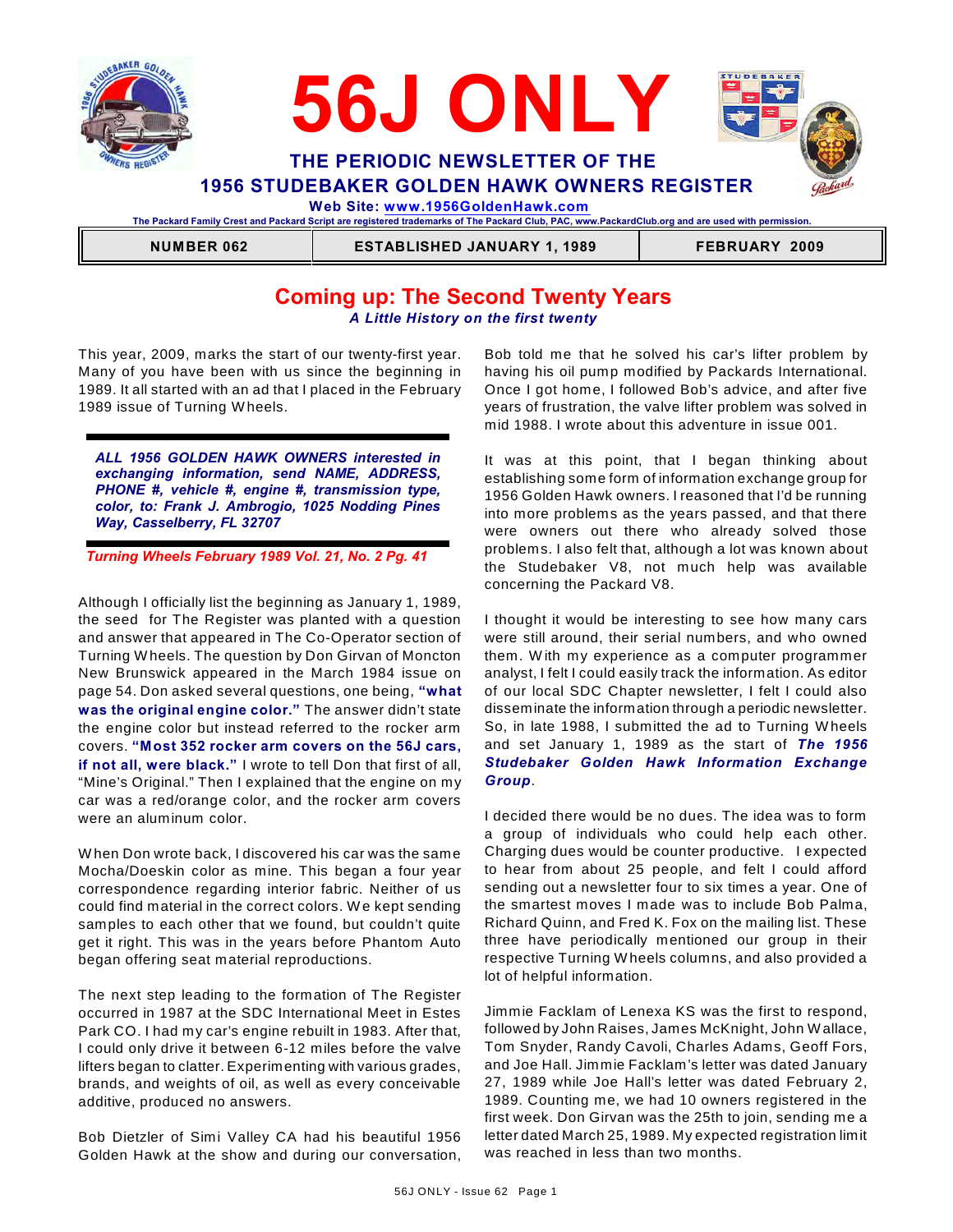From there, the numbers grew with Bill Glass joining as owner # 50 in late 1989, and Brent Hagen signing on as owner # 91 on November 1, 1990. W hen I mailed out the last issue of *56J ONLY*, 526 owners had come and gone over the past twenty years. The size of our group grew at a slow steady pace until 1999. That's when I got a new computer, obtained Internet access, and established the 1956 Golden Hawk Owners Register web site.

Once I was able to set up an on-line registration system, things really took off. Registrations were coming in by the carloads and we kept growing till we leveled off at about 240 owners. I was keeping busy with the newsletter, answering correspondence and handling phone calls.

Then Scott Reid set up the 56J Only Message Forum in July, 2002, and owners began corresponding with each other. This relieved me of a big burden as it eliminated me as the middle man. Although I know a lot about our cars, I am reluctant to give mechanical advice. I've been called "the expert" so many times, but I've always insisted that W E, collectively, are "the expert." No one person knows it all, but together, we can come pretty close.

Over the past twenty years, we've been able to produce many helpful items, such as the Parts Catalog and Authenticity Guide. W e've also been able to reproduce the oil bath and seat belt decals. Jack Nordstrom developed transmission conversions, and air conditioning brackets. Non owners have also pitched in with items such as steering wheels and headliner bows.

Before our Register was formed, SDC member Vince Habel was keeping a register of Golden Hawk owners for 1956 through 1958. He sent me all the information he had on the 1956 owners. He also made a comment to the effect that I didn't know what I was getting into. I'm not sure if he meant I would be overwhelmed by the project or I'd be disappointed at the participation.

I knew I'd be involved in something that was going to be unique. The scope and magnitude of the project exceeded anything I could have imagined. Things started happening immediately and have kept building ever since. The fortunate part is that it occurred in phases over the first twenty years. Each step added to the whole, as bricks to the wall.

Through it all, I'm most proud of the fact that there are no dues, other than submitting your car's serial number. Even in this era of economic uncertainty, our policy has not changed. Similar to Public Broadcasting, I've relied on your generosity and sales of our books and CDs to keep afloat. I think I am safe in stating that bankruptcy is not an option!

Twenty years seem to have passed so quickly. I'm not sure how long we can keep it together, but let's just concentrate on year twenty-one for now. W ho knows, in 2029, I just might be writing about the second twenty years.

## **Excerpt From Car Classics** *By E. T. Reynolds*

*Submitted By Johnny Thiele*

### *NOTE: This excerpt appeared in the October 1973 issue of Car Classics magazine. E. T. Reynolds worked at the Proving Ground till late 1955.*

During my years at the Proving Ground under, civilian operation, one of my more pleasant duties was acting as official escort and contact man with various automotive and trade magazines and consumer testing groups, answering their technical questions and pointing out the advancements made in the new models. Some of the rides I took during these days were breath-taking.

One of these rides that I recall in particular, occurred just before the start of production of the 1956 line of cars. Bill Holland, 1949 Indianapolis 500 winner, came out for a preview of the new cars, but it didn't take long to see that he just had eyes for one, the new Golden Hawk, which was powered by the 352 C.I.D. Packard engine.

I rather expected Bill to make a couple of laps of the speedway to get the feel of both the car and the track before stretching her legs a bit and we did go down the main straightaway and through the south turn at a rather modest rate for such a powerful car. However, as we came out of the turn Bill began to give the car the throttle about the same time that a light rain began falling. The needle on the very accurate speedometer on the car was soon past the 100 m.p.h, mark, then 110, 120 and as the sharp north turn began to loom more ominously in view we passed the 125 mile per hour mark.

In view of the rain and the fact that he was totally unfamiliar with the north turn, I anticipated him to back off on the throttle before going into the turn, which was designed for 85 miles an hour on the top lane (the Ordnance Department had removed the top 100 rn.p.h. plus lane as I noted in a previous article, and it had not been replaced).

Any anticipations I had were quickly negated as we headed into the turn on the outside at full throttle. Then the unexpected happened at least as far as I was concerned. W e were scarcely into the turn before Bill cut the car sharply to the left towards the lower lane as a driver would do at Indianapolis. But the Studebaker Speedway was not Indianapolis and there was no short chute to bring the car back up on.

In tornado prone country there is an axiom to head for the cellar when a tornado is sighted. The same axiom used to apply among racing drivers and mechanics when a flip seemed inevitable (there is no cellar to head for in the new racing cars). And I followed the same axiom as I felt the car begin to break away. W hen I came back up we were on the main straight- away and Bill's foot was still flat on the floor. He made no comment and neither did I.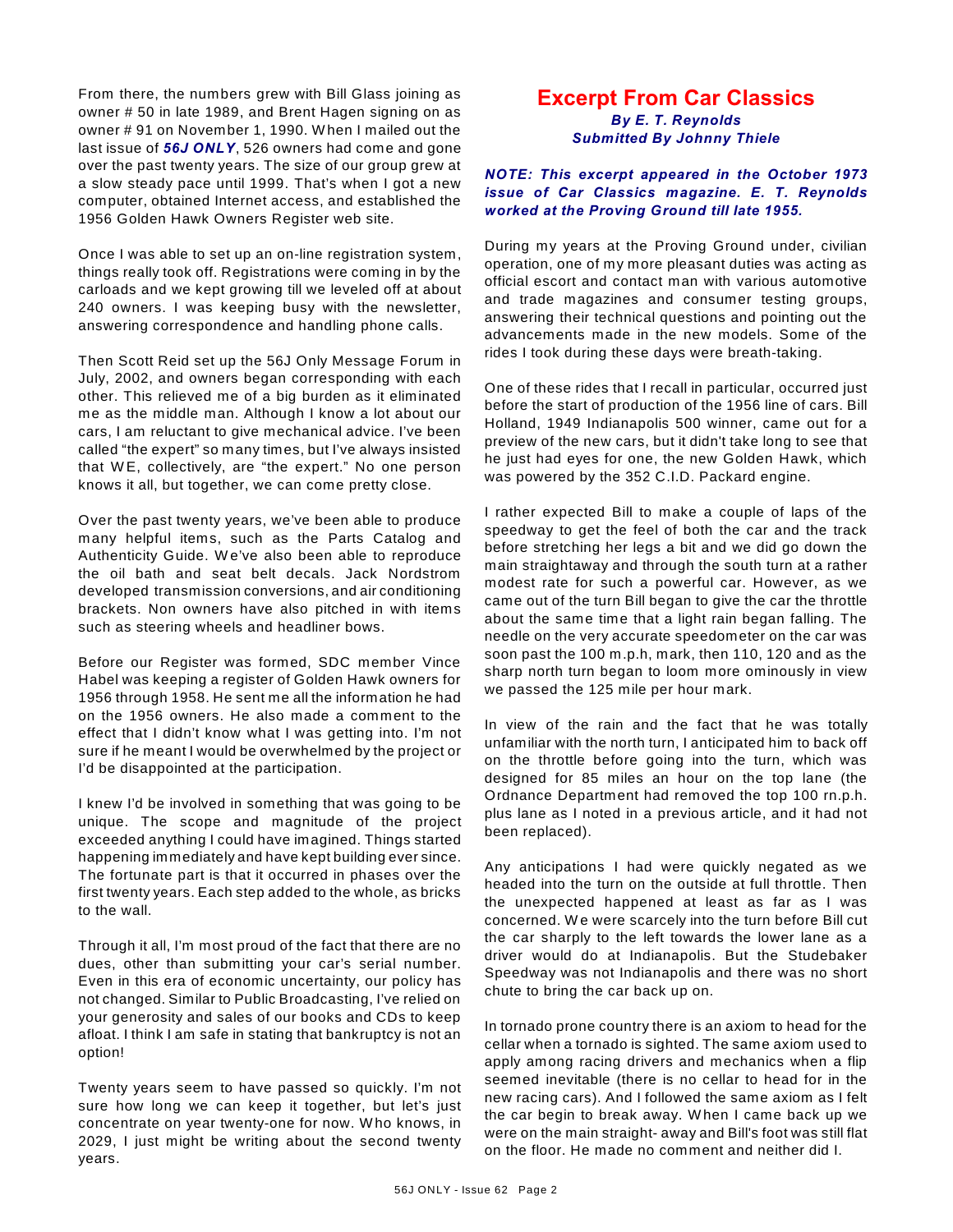# **A Look At Front/Rear Ratios**

I thought it would be interesting to compare the front to rear weight distribution ratios of some of the 2009 offerings to see how they compare to our 1956 Golden Hawk. As you know, the biggest criticism of our cars has been the weight distribution with that heavy Packard V8 causing the front end to drag on the ground. Below are a few specifications from some models I checked. All are 2009 models except where noted.

| <b>Make Model</b>       |      | Wgt Fr/R Dist        |
|-------------------------|------|----------------------|
| 2007 Nissan Sentra SD-4 |      | 3112 63/37%          |
| Toyota Corolla          |      | 2695 62/38%          |
| Mazda6                  |      | 3592 62/38%          |
| Honda Fit               |      | 2521 62/38%          |
| Nissan Maxima           |      | 3602 61/39%          |
| Pontiac Vibe            |      | 3090 61/39%          |
| <b>Toyota Matrix</b>    |      | 3046 59/41%          |
| Acura TL                |      | 3945 59/41%          |
| Acura TSX               |      | 3381 59/41%          |
| Lincoln MKS AWD         |      | 4325 58/42%          |
| Volkswagen Passat CC    |      | 3840 57/43%          |
| 1956 Studebaker GH      |      | 3770 57/43%          |
| Audi A4                 |      | 3778 55/45%          |
| Nissan GT-R             |      | 3891 55/45%          |
| Dodge Challenger RT     |      | 4154 53/47%          |
| Hyundai Genesis         |      | 4074 53/47%          |
| <b>BMW 135i</b>         |      | 3408 52/48%          |
| Jaguar XF               |      | 4202 52/48%          |
| Corvette ZR1            |      | 3364 52/48%          |
| Pontiac G8              |      | 4045 50/48% (52/48?) |
| Farrari 599 GTB Fiorano | 3975 | 48/52%               |

Strange, our Golden Hawk lands just below the middle.

# **Aluminum Radiator Information** *From Jack Nordstrom*

Jack Nordstrom of New Braunfels TX called me last October 1 to discuss the new aluminum radiator he purchased for his 1956 Golden Hawk. The radiator was special ordered from **Griffin Thermal Products, 100 Hurricane Creek Road, Piedmont SC 29673**

#### I wrote to the company to obtain more information: - - - - -

**The unit that we built for Mr. Nordstrom was an exact replica with a rounded top tank like the original. I would need another sample, as we unfortunately sent the other sample back before making a drawing of it. I would make additional units with a smooth flat surface instead of the oval top tank.** 

**We would be willing to sell these units on an individual basis to your club members. The radiators without automatic transmission coolers would be \$645.00 plus shipping. The radiators with automatic transmission coolers would be \$695.00 plus shipping. Please advise your members to this.**

### **Best regards, Alan DiUmberto Director of Sales Griffin Thermal Products ISO 9001:2000 Certified 1-800-RACE RAD**

- - - - -

Jack told me he paid almost twice the price quoted above, to have his radiator custom made with the rounded tank.

# **Tail Light Housings**

## *Reproductions from Studebaker International*

I reported in issue 060 that Ed Reynolds of Studebaker International was working on reproducing tail light housings for 1956 Hawk models. He asked me for a used tail light housing to use as a guide for the Golden Hawk housing. As you know the housing on our car differs from the other 1956 Hawks. Ours have that little notch to mate with the fin. Therefore, there is a left and right side unit.

I'm happy to report that Ed has successfully completed the project and the result is of excellent quality. I saw these housings at the SDC International Meet in Lancaster PA this past September. It seems that the fit is also very good. Here are some comments:

**Bill Glass**: They are magnificent. You cannot believe how beautiful they are. Totally amazing. Even come with new sockets and wires. Overall appearance: Just as good, if not better considering the chrome they used back then. These are "chromed" both on the outside and inside, no pot metal showing, the sockets are permanently affixed so there can be no issue about a bad or poor ground. The curves, and draft angles are identical. I doubt you could have really good ones chromed for what he is charging.

**Terry Leyrret**: I have received my tail lights and installed them. As Bill said the socket (shown in photo) has a crimp to hold it in position and the wiring is a little different, but once installed they fit and look like the originals. The lens



screws are the same and NOS lense fit perfectly.

**Bill Hughes**: They come with new gaskets, and they are much more substantial than what we have been getting, plus a new set of wires and a socket that is really grounded to the housing. Almost too good to put on a car.

# **Mail Bonding**

**Letters are always welcome. If you need help or can offer advice, share it with other owners. (Edited as required.)**

## **Bill Hughes September 20, 2008**

I'm very grateful that I was at my car when you came by. It's refreshing being able to talk with someone who knows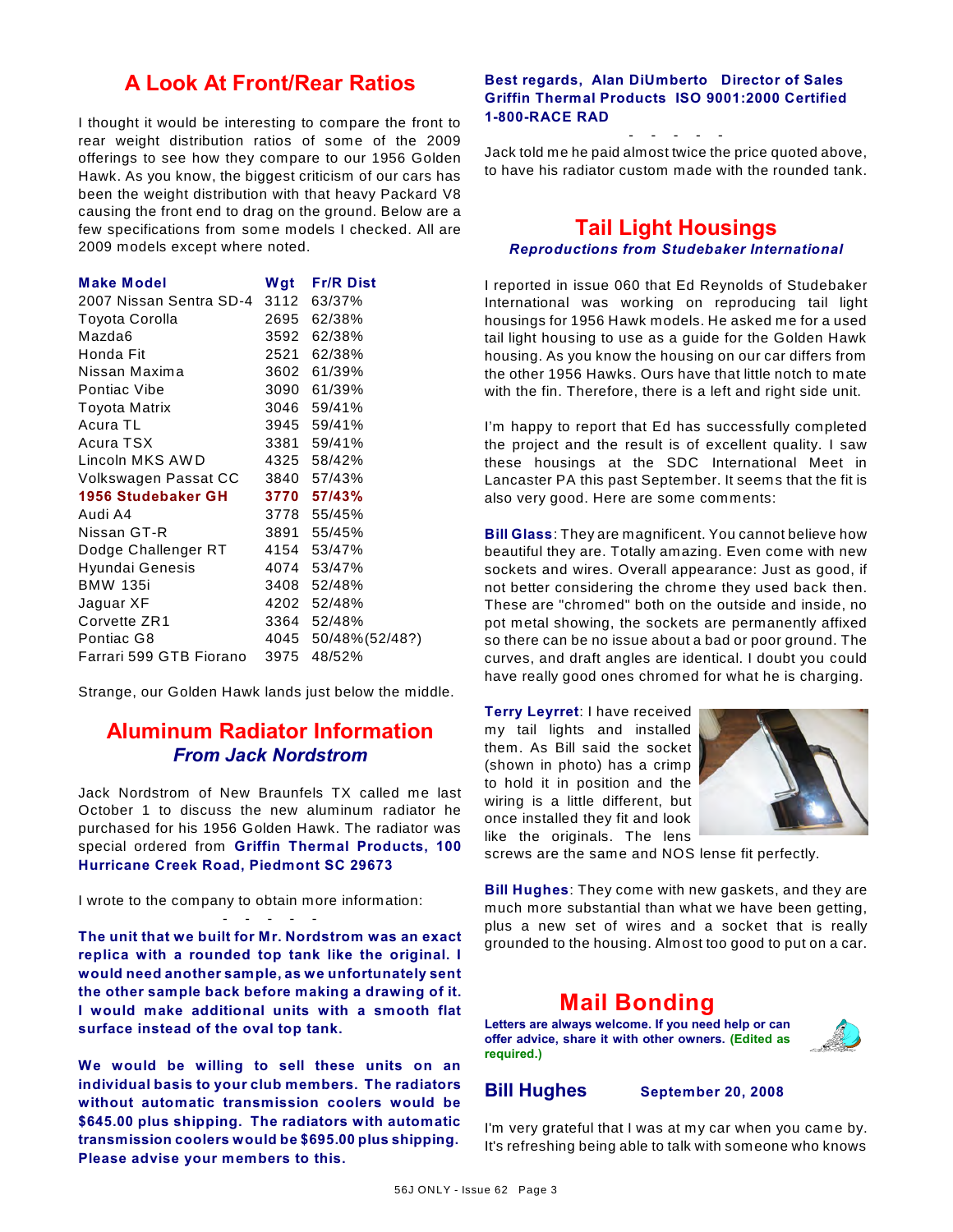so much about the model. I'm sorry that I missed the dinner, but I didn't hear about it till after the fact.

I did have the car judged, and got a second place award at 363 points. However, this being my first national meet, I didn't realize that the pictures used for announcing the winners in Turning W heels were the same photos taken out front. I only had time on Friday to get one taken, and wound up doing other things. I took my own pictures in the parking lot, and I'm trying to send one to SDC in hopes that they can use that one.

I still have the badge, so if you want to send me the insert, that would be awesome. It will look great on the wall with the plaque. Thanks for everything you've done for me personally, as well as for the cars. I really don't think I'll ever sell this one. My hope is to bring it back to the condition it deserves to be in.

## **Larry Michael September 25, 2008**

In regards to how many 56Js won, I am not absolutely sure but I think three were entered into judging and the others were display only. There were at least three first place winners for 56Js. The beautiful two-tone green one owned by Joe & Nancy Bacon took a first as did the orange/white one owned by Joe Aluise at the upper end of the lot. The mocha and doeskin one also won and is owned by Dale Meese from western PA.

Three of the cars were not entered into judging (Joe Hall's, mine, and Joe s friend Stephen Metcalf who came with him.) I believe I counted seven 56Js at the meet. I am glad you were able to make the meet and the 56Js had a great showing. In contrast to the last international meet hosted by our Keystone Region Chapter held in 1980, there were only 3 56Js!

## **Vince Habel October 1, 2008**

The 409 CID engine at Lancaster sounds like it was the one that was in W illis W itmer's 56 GH that was destroyed by fire many years ago. I don't remember if I had it in my list that I sent to you. It was a red car like Larry Michael's.

W illis is 1956 Golden Hawk owner, Abe's brother. He has an R-3 Hawk. There is also Lloyd who was at the meet and he owns an Avanti. Mel is another brother who belonged to the club at one time. I don't remember what he had at the time. Abe's sons have many Studebakers.

## **Gary Capwell October 04, 2008**

 I am afraid I will need to pull out of rebuilding the Packard fuel pumps as the costs have escalated way out of feasibility. Please take my add out of your publication, Thanks - Gary Capwell

## **Keith Piacente November 03, 2008**

Thanks very much for the build sheet. I have 25 cars and live in Mattituck NY. I have mostly T-bird convertibles 55-66, Lincoln convertibles 57-67 and a mix of others. Rolls, Hemi DeSoto, etc. The cars that would be of interest to you are 1956 Golden Hawk,1957 Packard Clipper in lilac and white,1958 Packard Hawk in black with gold roof,1963 Gran Turismo Hawk in red and a gold Avanti loaded. My cars are all garaged kept and I really have them for me and rarely show them. I always loved my 56 Hawk but is a truly treacherous car to drive. The weight distribution and braking are terrible but it looks great. It's my third favorite car.

My favorite is my yellow 1960 Lincoln Continental Mark V convertible that has won numerous shows,2nd at Hershey years ago and just is the most beautiful car there is. My second favorite is my fire engine red 1960 Thunderbird convertible with the optional 430 engine and every factory option including air conditioning and spot lights. I'm told it is one of thirty made. I have checked Ebay and Hemmings for years and have not seen another one for sale since I purchased mine 20 years ago. It's like the 1956 Golden Hawk though. Nose heavy, the brakes just won't stop the car when a little hot but sure looks great !!!!

Of all the 50's and 60's cars I have with drum brakes the Studebaker products other than the 1956 stop the best. I have no 50's GM cars but the 60's are just as bad. I have a 1967 Toronado with the 425 CID 385 hp engine and brakes that can stop that car. Must have been an option the original owner didn't order but the car rides and handles great. Thanks for listening to my rambling.

## **Brent Hagen January 3, 2009**

I finished parting out 6800208, saving as many parts off of it as I was able to. My neighbor came and took what was left of the frame and body for a project, I am not exactly sure what it is, but there was a lot of rust on it.

I have some observations I made concerning 6800208. I think it may have been one of those rumored Sky Hawks bodies that got used for a 56J. The body number on it was 375. The car was painted Snowcap white/Romany Red. Because it had sat in the Mojave desert, the undercoating peeled right off. I noticed on the bottom of the body underneath the undercoating that the body was painted Glenbrook Green! I also noticed that it had the gas tank protector brackets. The tops of the rear quarter panels had the mounting clips for the stainless steel moulding seam covers that the rest of the 1956 Hawks used, however, it did not have the stainless moulding covers themselves.

I did noticed that the fins had been off of this car at least once before (had an extra set of mounting holes) so it is possible that it had them and they got removed at one point of time. This 56J was the first one I have run into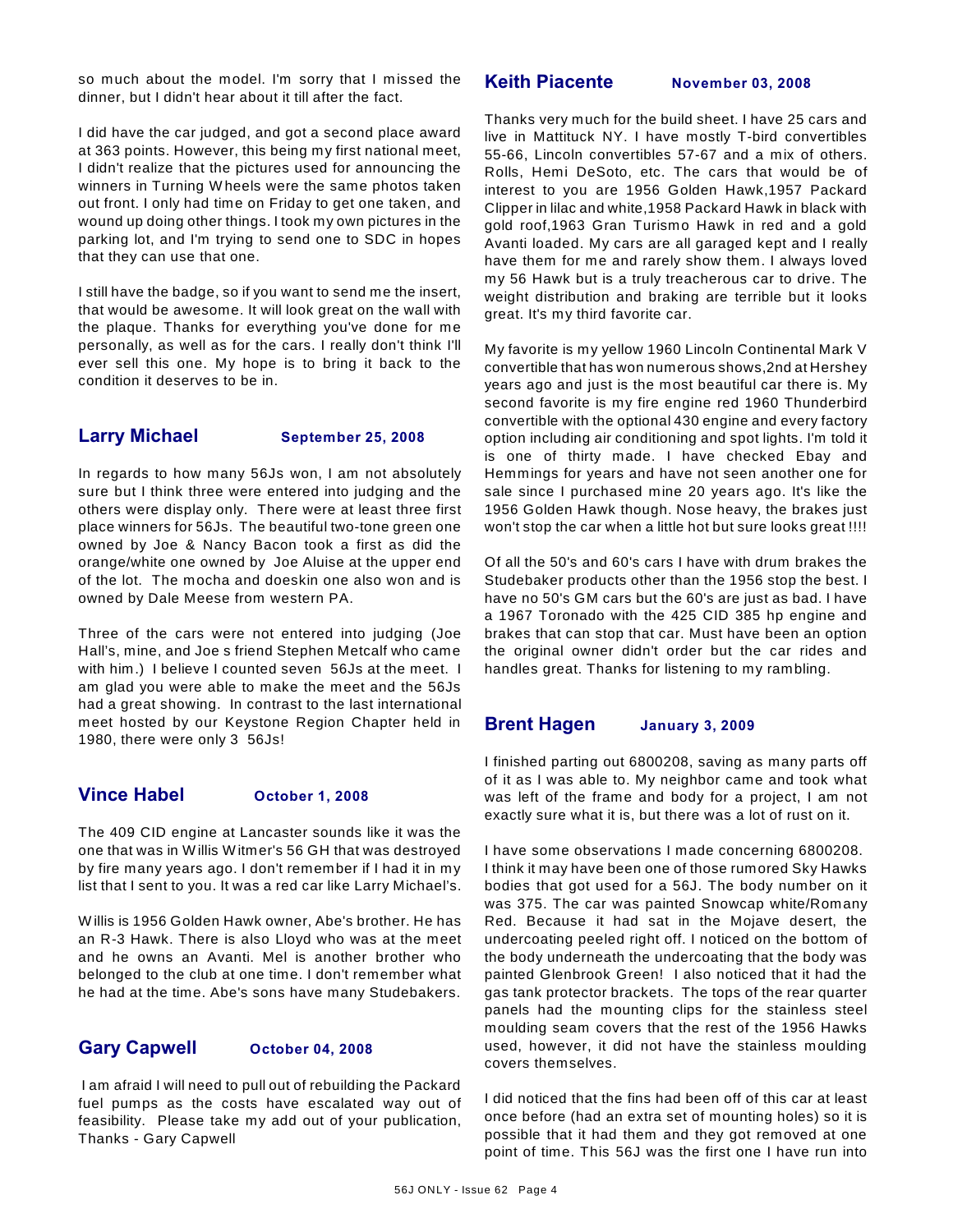with heater delete. W here the blower fan normally mounts on top of the right vent assembly, there was just a metal cap. There were black-painted metal plugs in the dash for the heater and defrost switches and an oval plug in lieu the heater control bezel. From sitting in the desert, the oil and grease were so baked (and mixed with sand), that they came off in chunks. The engine still turned over because of the dry storage. If this car had not spent the 15 or so years in Colorado where they used salt, it would have been a nice car for a restoration. The frame on it was like mush in some areas, yet the front air dam on it was practically rust-free. I suppose it is possible that it had been replaced. One more thing, the rear springs each had 7 leafs in them! The fun part for me is listening to the car tell you it's life story as you disassemble it, one bolt at a time.

# **Here We Grow Again**

*Since the newsletter is now posted on the web site, we will no longer print addresses and phone numbers. If you move, please remember me when you send your change of address information.*

| 527 Joseph Thompson<br>Augusta GA            | SN 6031273<br>Previous Owner Unknown          |
|----------------------------------------------|-----------------------------------------------|
| 528 Keith Piacente<br>Rego Park NY           | SN 6032654<br>Previous Owner Unknown          |
| 529 George B Shields Jr<br>East Millstone NJ | SN 6800460<br>Prior Owner Everett Nauha       |
| 530 Bob Cook<br>Smyrna GA                    | SN 6033337<br>Prior Owner Bob Murphy          |
| 531 Keith Bartlett<br>Grants Pass OR         | SN 6800375<br><b>Prior Owner Larry Morris</b> |
| 532 Gary Nordstrom<br>Durham CA              | SN 6800005<br>Previous Owner Unknown          |

*NOTICE: In lieu of dues, and to help keep my records correct, registration forms are mailed to owners who haven't been heard from for several years. If you receive one, complete and mail it at once or you will be dropped from the mailing list.*

# **Administrative "Assistance"**

*From Frank Ambrogio* **NOTE: Special notes and recurring items.**

**56JONLY Message Forum** Started by owner Scott Reid in July, 2002. A method for owners and fans to exchange ideas. Go to our web site and click on *56JONLY Message Forum*. Then follow the instructions to sign in or join. **NOTICE:***If you want to contact me, or to include something in the newsletter, you must send it to me directly. You can do so through the 56SGHOR web site. NEVER write me at the Yahoo address.*

**56J ONLY, Electronic Version** The "E" version of the newsletter is in color, and undamaged in transit. If you would like to receive the newsletter electronically, *and save me a buck*, just let me know and send your Email address. I will send you a notice whenever the latest version is posted on the web site. You can read it, download it, and/or print it at your leisure.

Anyone with an Email address on file with me, will automatically receive the newsletter electronically. Please let me know if you prefer to receive it via mail. The mangling, ripping, and stains are free.

# *Wheel Estate*

**Due to our infrequent printing schedule, many ads may be quite old. Please let me know if the transaction has been completed.**

#### **Cars**

**For sale:** 56 Golden Hawk #6031843, no motor or Trans \$2000. Ray Groves Kurbyville, Mo Ph 1-417-546-4138 (01-2009)

**Wanted:** I'm looking for a clean or restored (but no resurrected rust please) 56J only with T-85 and No Power Steering and No Power Brakes. Slight modifications, i.e. Caribbean 2X4 intake (or 374 engine) and Twin Traction are welcome. Keith Langendorfer KL4215@att.com 203-683-8406 (01/2009)

**Wanted:** Interested in 56 Golden Hawk with Standard/Overdrive transmission in finished or near-finished condition. Contact: Ron rstid@yahoo.com (01/2009)

**For sale:** 56 Golden Hawk #6033058. Mechanical restoration done, including brakes. Five new tires. All original parts. Set of 56 wheel covers and a set of 57 wheel covers. Needs paint and interior. \$8500. Snohomish, W A. Fred C. Howard, 360-568-1488, galaxie500@roadrunner.com (01/2009)

**For sale:** 56 Golden Hawk, Airforce Blue/Snowcap W hite. 90 percent restored to original. Only modification is seat belts have been added. Also have manuals and extra parts. Asking \$18,000 OBO. For info Kevin and Debi Carr 407-963-2818 debicarr@wildblue.net (01/2009)

**For sale:** I have two 56J cars that are fairly complete and very restorable, I am selling them both for \$2500 dollars. You can email me johnscianna@sbcglobal.net for more info (make specific requests) or I can be reached by phone at 559-709-3229. virgilex@yahoo.com The cars are located in Fresno California. Thanks, John (11/2008)

**For sale**: 1956 GH Solid Builder, 352 V8, Auto Transmission, Restored Frame, Many used 56 J Parts, Call for needs. Many Studebaker Parts Available. K Body W indow Flipper Restoration Services, Stainless steel straightening, polishing. Very Good 56 Golden Hawk Hood. Dwayne Jacobson, 2620 Lake View Drive, Junction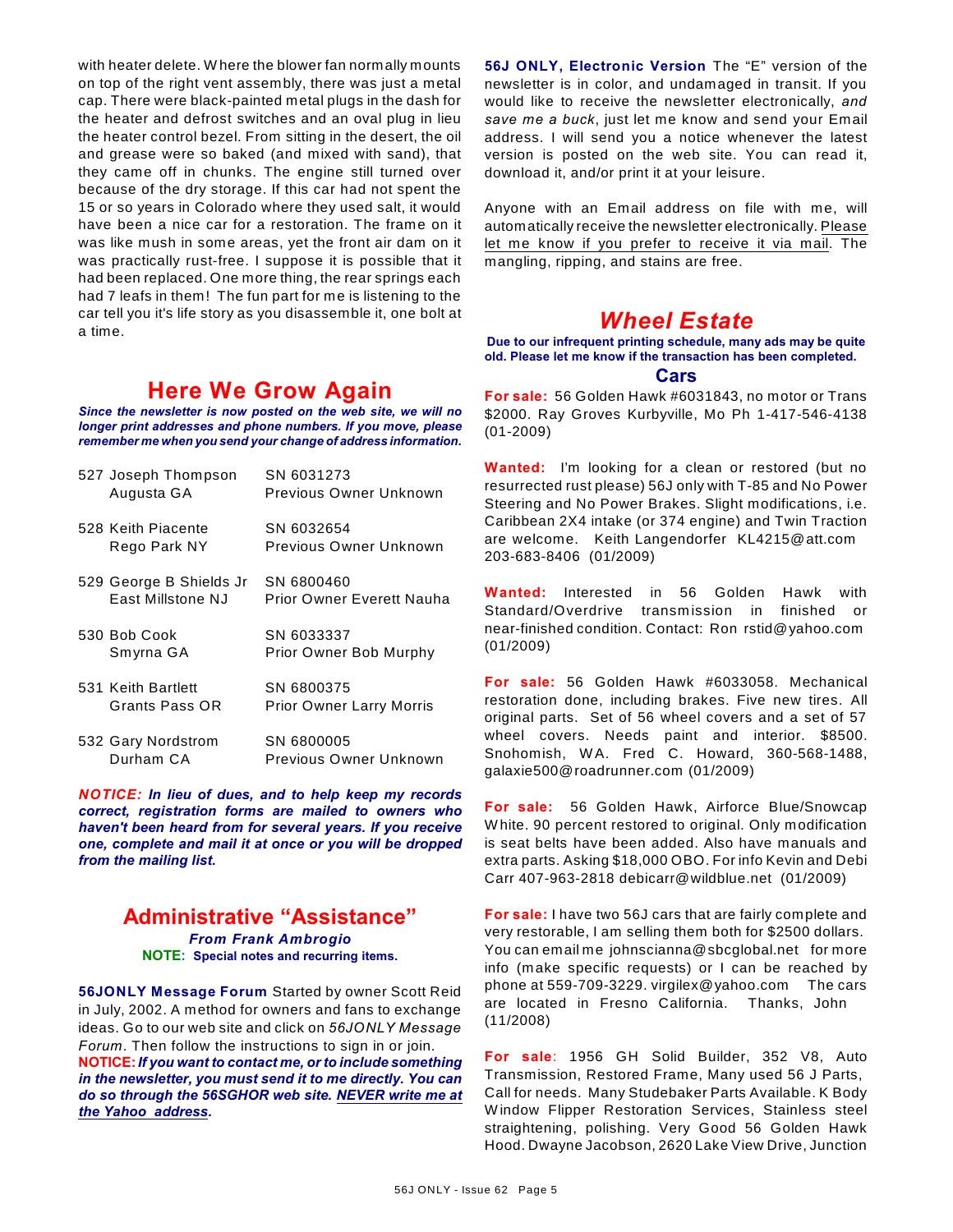City, W I 54443 715-204-0258 studebaker56j@mac.com - web site - .mac.com/studebaker56j (02-2008)

### **Other**

**Wanted:** High tone horn for my 56J. Bill Ladroga, (941) 378-7070 ladroga@juno.com. (12-2008)

**For sale:** For sale: 56J Parts: New parts: Stainless Steel "Check-Mark" mounting brackets \$15/pr, Speedometer Cable (w/Ultramatic) \$50, Ultramatic Cooling lines \$75/set, Ultra Front Seal \$10, Pilot Bearing \$25, Brake W heel Cylinders \$35/ea, 160 deg Thermostat \$5, Inner Fin hold-down mouldings (C-Chrome w/mounting clips) \$75/pr, Late- style Sparkplug W ire Bracket Rubber Grommets \$2/ea NOS parts: Rear Speaker kit \$75, Distributor \$250, Fan Blade (inquire), Jack Base, Jack Handle, Dip Stick, Tie Rod Ends, Door strikers, Motor Mounts, Hood Springs,- many more- Please Inquire. Rebuilt parts: Tach sending units \$125 + core, W ater Pumps \$95 + core, Fuel Pumps \$95 + core. Used Parts: Lots of trim, switches, gauges, sheet metal, etc. Please Inquire. 56J Tune-up parts: Points, Rotors, Condensers, and Dist. Caps. Contact: Brent Hagen, 6220 SE 55th Ave., Portland, OR 97206-6800. Em ail: ghawk352@effectnet.com Phone 971-219-9687 (01-2009)

**For sale:** Just found a stash of 1998 manufacture NOS Packard V8 hydraulic valve lifters. These were made by Johnson, a major OEM supplier, before they went out of business. To get enough for my use, I had to buy two cases, 234 units. W ill sell them to my '56J friends for \$9.00 each. For comparison, most major Packard suppliers are asking \$14-16 each. **Oil pressure fix** for Packard V8s. The factory engineers redesigned the oiling system to ameliorate the lifter clatter problems. The cam retainer plate and spacer has been remanufactured in A2 tool steel and is now available. Offered to '56J members for \$75, including shipping. Don't rebuild your Packard V8 without it. Send cashier's check, money order or PayPal to Jack Vines, 3227 E. 28th Avenue, Spokane, W A 99223 PackardV8@ com cast.net Packard V8 Lim ited. 509-535-8610. (06-2006)

# **1956 Golden Hawk Services**

**New Dial Glass** for all 1956 and 1957 Studebaker Delco radios, including 56J's. Accurate reproduction dial glass, just like the original,  $$20 + $4$  shipping. ALSO:

**Rebuilt Packard water pumps** for sale \$95, plus \$10.00 for shipping, \$45.00 core charge. ALSO:

**Tachometer Sending Units**: I can repair most and I rebuild sending unit to tachometer cables. ALSO:

**Transmission Puke kit-II**: Stop that fluid from belching out the dip stick tube on start up. \$5 ppd. Mail check to Brent Hagen, 6220 SE 55th, Portland, OR 97206-6800 E-mail: ghawk352@effectnet.com (05/2008)

**Adhesive Vinyl Inserts,** for 1956-1961 Studebakers with wheel cover (AC 2799). Enough to apply to 4 hubcaps, with spare inserts. Directions included \$27.50,



includes shipping in continental U.S. Right Impression, 319 S Chestnut St, Kimball, NE 69145, Phone or Fax: 308-235-3386 rimpres@earthlink.net (11-2006)



**Air conditioning** for 1955-56 V-8 Packard engine in whichever car it is in. You will need the third pulley and bolt for the crankshaft to drive the compressor. Modern, dependable, serviceable equipment starts with the Sanden

compressor, 100-AMP alternator to keep your battery charged, and the electric cooling fan. **AC pulley and bolt** \$300.00, **Bracket Kit** for alternator & compressor including offset oil fill tube and all hardware, NAPA numbers for belts, etc. \$350.. Includes shipping and handling.. Jack Nordstrom, 3023 Pine Valley Dr,, New Braunfels TX 78130, 800-775-7077. (04/2006)

**Ultra One Rust Remover**: Non Acid Product. No fumes, no gloves required, reusable product, cleans up with water, biodegradable, easy to use. Does not affect rubber, gaskets, seals, decals or stickers, plastics, most paints. Dissolves Rust Only. For a brochure call 847-464-5119 or write: Roscoe Stelford 15N119 Reinking Rd Hampshire IL 60140 or Email stelfordsinc@aol.com

www.weremoverust.com **Code RCS15** (12/2005)

**Ranco Heater Valve Repair**. Heater valve/s repaired or will send you a rebuilt one. I must have your old rebuildable core. It must be the same type you are ordering because I do not have a lot of cores. If you



do not have a valve, there is a \$50.00 core charge. These valves are very hard to find. Valve or rebuild - \$65.00 Price includes return postage. Downeast Studebaker, 314 Rosewood Rd. Goldsboro, NC 27530 919-734-7755 e-mail: sanjim76@earthlink.net (02/2005)

**Reproduction Tail Light Housings.** Left and right side, \$195.00 each. **Parking Lamp Socket and Cable** part #1312869**. Exhaust extension. AC-2754** Originally available on 1956 Hawks and station wagons. Chrome finish.\$65.00 ea. **1-104 Oil Filter Decal** \$6.00 ea. **1-083 Valve Cover Decal** (need 2) \$6.00 ea. **1562457 Front brake drum**, finned complete with hub, cups, & studs \$189.00. All items plus 10% S/H. Studebaker International, 97 North 150 W est, Greenfield IN 46140-8562, 317-462-3124, FAX 317-462-8891, *(Prices subject to change)* www.studebaker-intl.com info@studebaker-intl.com (08-2004)

**Recast Steering Wheel PN 1540647,** white, 17", just like the original.  $$575.00 + $25.00$  S/H. Shrock Body Shop, 3999 Tyrone Pike, Coalport PA 16627. www.shrockbrothers.com/steering\_wheels.html (04/04)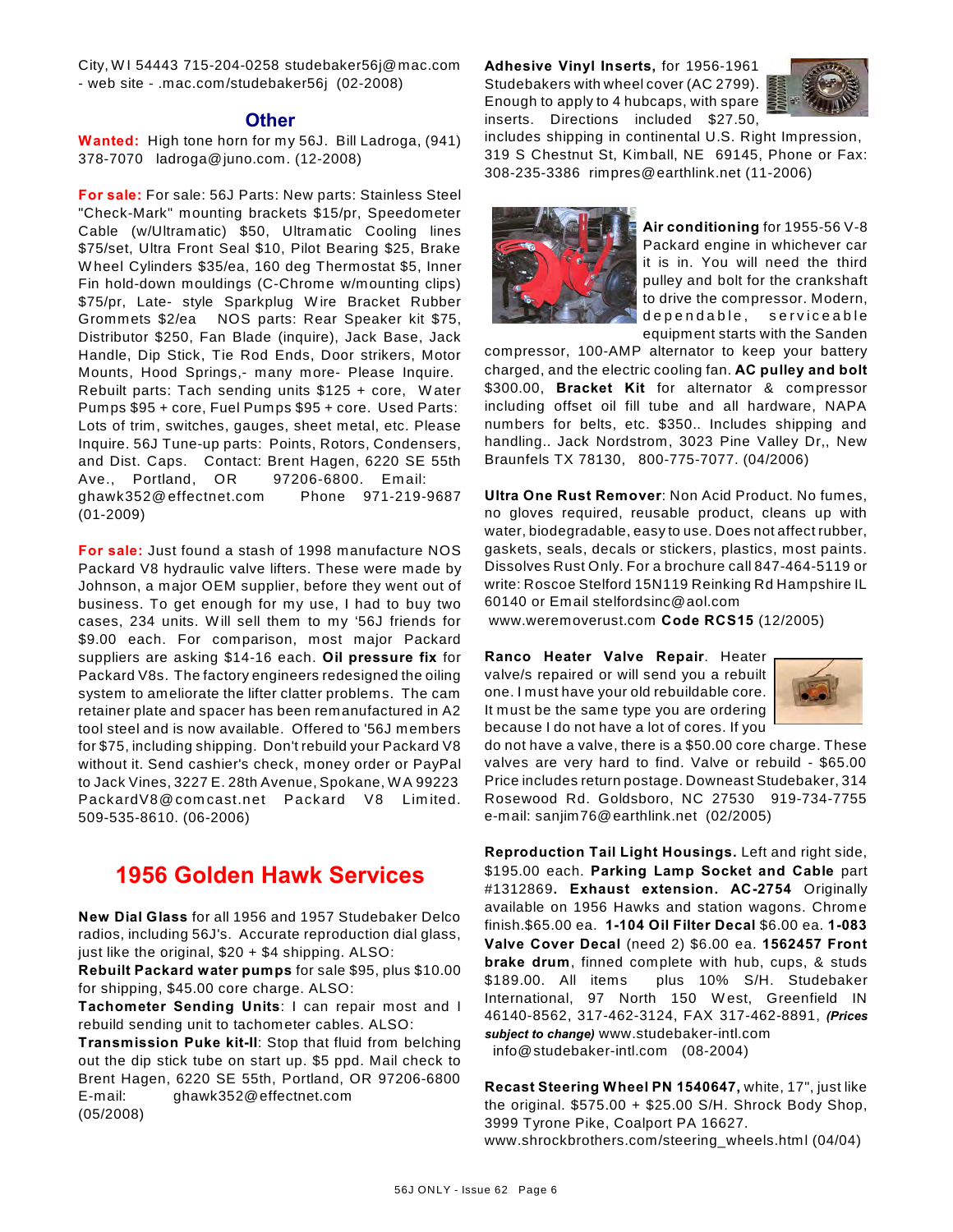**Electronic Ignition Modules** for 1956 Golden Hawk. Use the tachometer sending unit with the points system. John Brooks, 1821 Ft W orth Hwy, W eatherford TX 76076, Tel 817-594-0840. www.studebakerfarm .com studefarm@yahoo.com. (03-2004)

**Ultramatic Transmission Shift Indicator**. Die-cast Metal, with a clear casting, and indented letters pre-painted from the rear. Bill Glass, 18 Lorenz Dr, Valhalla NY 10595.



914-761-5788 or BondoBill1@aol.com (02-2004)

**Reproduction trunk escutcheon** for 1956 C-K cars, \$75.00. Myer's Studebaker Parts 130 Main St, PO Box 276, Duncan Falls OH 43734. 740-674-4897, FAX 740-674-7170, Email spookys@1st.net or Visit our web site at www.myersstudebaker.com (03/2004)



**AC-2799 reproduction Spoke Type hubcaps**. \$500.00 per set plus shipping. Richard Quinn, 20026 W olf Rd, Mokena IL 60448, 708-479-2658, FAX 708-479-8965, rtq11@aol.com (10/2002)

**Ultra400 Automatic Transmission Conversion** for your 1956 Golden Hawk. Enjoy the difference and confidence. No puking overflow. More power to the wheels. For more information: Jack Nordstrom, 4975 IH-



35 South, New Braunfels TX 78132, Tel 800-775-7077.

**1956 Sky Hawk and Golden Hawk headliner trim bows.** 3 piece set with tapered ends. \$110.00 per set (includes shipping). Myron McDonald, 417-678-4466 or 417-678-2631, email pmeyer@hdnet.k12.mo.us

**Reproduction Tail Light Lenses** 1956 C-K part# 1312694, \$49.00 ea. Chuck & Chris Collins, 2410 W Freeway Lane, Phoenix AZ 85021, 602-995-5311, FAX 419-858-5900, Email chuck@studebakerparts.com. On the web at :www.studebakerparts.com

## **1956 Golden Hawk Window Price Sticker**

| <b>THE STUDEBAKER</b><br><b>GOLDEN HAWK</b>                                                                                                                              |   | <b>DOPT CA</b><br><b>ACTES</b>                                                                                                                                              |
|--------------------------------------------------------------------------------------------------------------------------------------------------------------------------|---|-----------------------------------------------------------------------------------------------------------------------------------------------------------------------------|
| <b><i>Charles for the first</i></b><br><b>STELLAR</b><br>۰<br>٠<br>۰<br>٠<br>×<br>œ<br>-<br>$\sim$<br><b>SIGNER</b><br>٠<br>٠<br>٠<br>÷<br><b>COMPANY</b><br><b>RAYS</b> | ۰ | The Antique<br>----<br><br>٠<br>---<br>____<br>were they every late<br>٠<br>and Athaban and Con-<br>т<br><b><i><u>Property</u> St. 2004</i></b><br>۱<br><b>MENTING BEES</b> |
| m                                                                                                                                                                        |   |                                                                                                                                                                             |

The design is based upon the general design of stickers which were actually done during the period 1959 thru 1966. Send \$40 along with serial number and options/accessories which were originally on your car (a copy of the production order would be

very helpful.) If your car has been repainted and options/accessories added or deleted and you want the sticker to reflect the car as it is now just include the information. I have all of the prices. Questions, telephone 708-479-2658 or Richard Quinn 20026 W olf Rd. Mokena, IL 60448. [rtq11@aol.com](mailto:rtq11@aol.com)

# **56J Club Items**

*All Proceeds Help Maintain the Register Items can be ordered on-line*

\$40.00 + S/H service bulletins (add \$15.00 foreign S/H). \$38.00 **1956 Studebaker Golden Hawk Parts Catalog.** 320 pages. Includes specifications, part numbers, illustrations, indexes, utility items, and accessory codes, and a list of



**1956 Studebaker Golden Hawk** 

**Authenticity Guide.** Documents most of the quirks with 30 color photos and all decals shown. Divided into sections covering the engine, exterior, interior, trunk, paint and accessories (add \$13.00 foreign S/H)



**DVD and CD Items** PDF format, viewable with Adobe® Acrobat® Reader (included).

|         |         |         | <b>The Real Property</b> |
|---------|---------|---------|--------------------------|
| \$20.00 | \$11.00 | \$11.00 | \$11.<br>∩∩              |

**1956 Studebaker Passenger Car Manuals on DVD+R. (Not for TV DVD player)** Contains the files that are on all three CDs plus the 1955-58 Chassis Parts Manual, 1953- 58 Body Parts Manual, 1956-57 Shop Manual, and the 1958 Shop Manual Supplement **\$20.00 1956 Studebaker GH Manuals on CD** Parts Catalog, Authenticity Guide, 1956 Owners Manual, Accessories Catalog, and W arner Overdrive Manual. **\$11.00 56J ONLY Newsletters on CD** Contains all the back issues of 56J Only. **\$11.00 1956 Studebaker GH Production Orders CD** All 4073 Production Orders for 1956 Golden Hawks, produced directly from our data base. **\$11.00** 

**Copy of the Original Production Order** for your car. Directly from microfilm, Send serial number. **\$12.00**

- - - - - -

**Name Badge** Soft vinyl, 4" x 3" with our logo in your car's color \$3.00.



**Patch** 4-1/2" x 2-1/2" Can be sewn or glued to a cap or shirt. Red on white background.



#### **Decals-Tags-**

| Oil Filler Cap, blue/buff                             | \$3.00. |
|-------------------------------------------------------|---------|
| Oil Bath, yellow/black                                | \$4.00. |
| Seat Belt, red/black/white (need 2) ea.               | \$3.00. |
| <b>Generator Field Terminal Tag, red</b>              | \$1.50. |
| Tachometer Sending Unit Tag, red                      | \$3.00. |
| <b>Club Rosters</b> (send Email or SASE, owners only) |         |

**Most Items Are Available On-line at the 56J Store** *Make Checks Payable to Frank Ambrogio.*